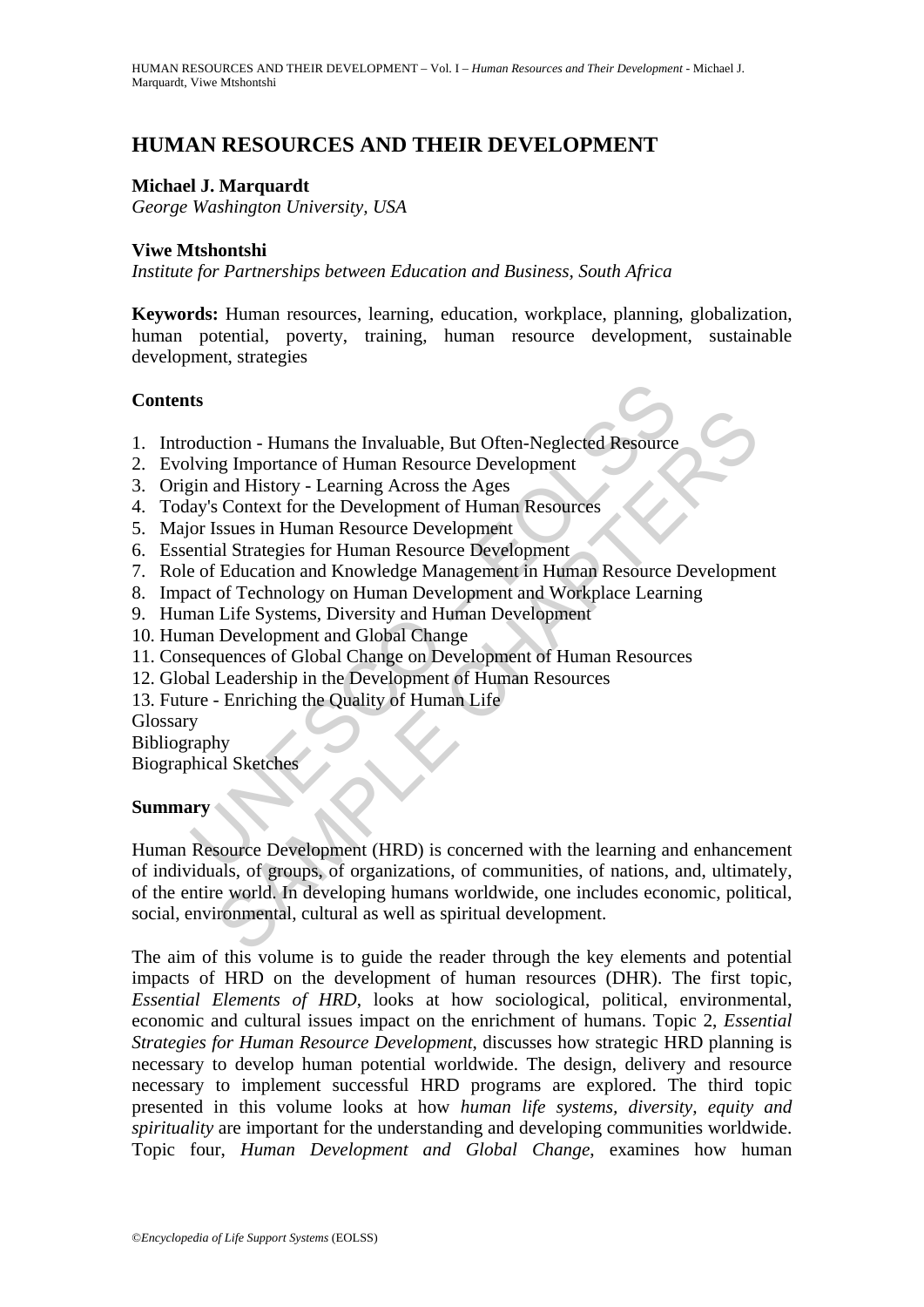development caused global changes in aspects of population, economics, finance, and technology. Topic five presents the countervailing perspective; i.e., how *global changes impact human development*.

### **1. Introduction - Humans, the Invaluable, But Often-Neglected Resource**

We as humans are an invaluable, but often-neglected resource. The human resources of a nation are usually determined by the state of its development. In this Theme, human development resources are examined from the perspective of "ends" or the product of development, as contrasted with the "means" of development. Other facets of development in which humans play an important part, such as Natural Resources, Capital Resources, Technology, Information and Systems Management Resources; Institutional and Infrastructure Resources; and Sustainable Development Processes and Perspectives, are presented under other Sub areas/Themes of EOLSS On-Line.

Human Development can be measured in terms of a number of indices including health, education, food and nutrition, consumption patterns, income, employment, poverty, population, environment trends, and social and political fabric. These subjects are examined under other Themes in this Sub area. In this theme, we consider topics such as the sociological, political and economic issues of human resource development, strategies and resources for developing human resources, diversity, workplace learning, human life systems, leadership, and consequences of global change on the development of human resources.

Nesources, recultingly, information and Systems Maragement<br>and and Infrastructure Resources; and Sustainable Development<br>tives, are presented under other Sub areas/Themes of EOLSS On-<br>Development can be measured in terms o is, are presented under other Sub areas/Themes of EOLSS On-Line.<br>
se, are presented under other Sub areas/Themes of EOLSS On-Line.<br>
velopment can be measured in terms of a number of indices including he<br>
food and nutrition Humanity stands at a defining moment in history. We are confronted with a perpetuation of disparities between and within nations, a worsening of poverty, hunger, ill health and illiteracy, and the continuing deterioration of the ecosystems on which we depend for our well-being. Despite significant progress in parts of the world, notably East Asia and China, the overall development picture over the decade is not a pretty one. We limped into the new millennium with over 1.2 billion people in extreme poverty, over 100 million kids not in school and nearly one in every three countries in the world poorer than they were at the beginning of the previous decade.

Thomas Gladwin describes the cycle of human-caused unsustainability, beginning with threatened biology (e.g., stratospheric ozone depletion, global climate disruption, global nitrogen overload, accumulating nuclear waste, freshwater ecosystem decline, global deforestation, and wetland/coral reef loss). The cycle continues by the swelling of the human population (3.5 billion more by 2050 that includes rising international migration, shortage of family planning, and rapid, unplanned urbanization). Persistent deprivation exists that includes 850 million adults illiterate, 2.7 billion who lack basic sanitation, 1.4 billion in poverty, and 840 million malnourished. The resulting social disintegration has left 1.2 billion people in the world un/underemployed, a widening rich-poor gap, enduring political repression, mounting family breakdown, and inequity-based conflict. A decline in renewable resources, greater freshwater scarcity, soil erosion/degradation, and spreading desertification complete the picture of neglected human resources and a future that cannot sustain itself unless we break the cycle. And the key cycle-breaker is Human Resource Development.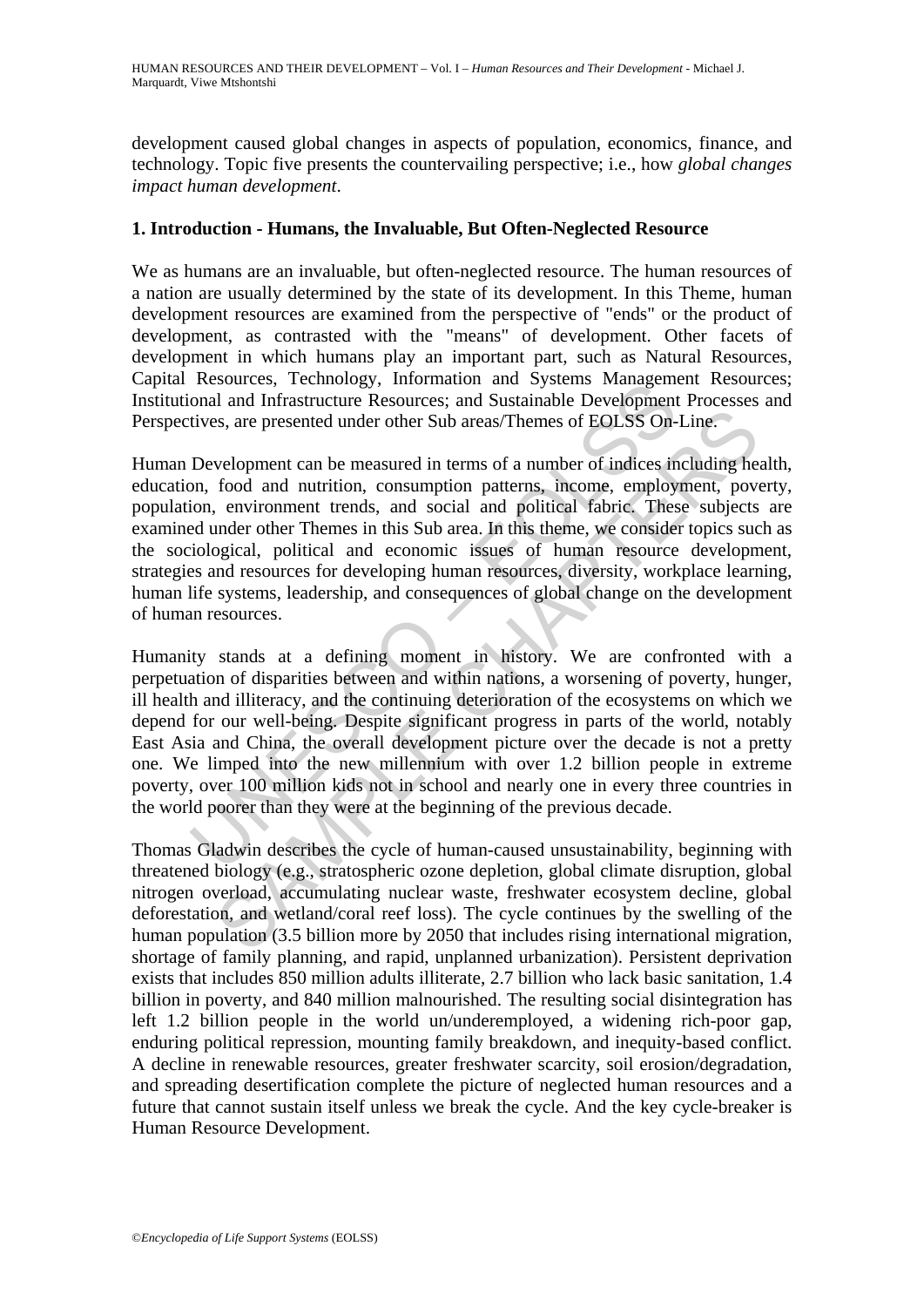Human conditions will worsen on a worldwide basis unless development occurs. If the above trends go uncorrected, they will develop into increased exposure to external risks of all kinds, including economic disruption, forced migrations, ethnic strife, crossborder health crises, famine, fundamentalism, regional conflicts over resource use, weakened states and eco-terrorism.

A prime goal in developing humans worldwide is to eliminate the persistence of poverty. Poverty is such an important social and economic issue because it deprives people of choices and significantly reduces the level of well being, limits participation in political and development processes, and is associated with unemployment, underproductivity, poor health, nutrition, housing, and personal security.

### **2. Evolving importance of Human Resource Development**

Without the development of human resources in societies around the world, the continued degradation of natural resources will occur, as more humans are not offered the resources and skills necessary for them to become productive constituents and contributors to world progress.

**Example 12** in development<br>
the development of human resource Development<br>
the development of human resources in societies around<br>
ed degradation of natural resources will occur, as more humans<br>
surces and skills necessar net development of human resources in societies around the world,<br>degradation of natural resources will occur, as more humans are not off<br>degradation of natural resources will occur, as more humans are not off<br>recess and s Drucker has observed that changes in market dynamics, technology and the structure of labor has created work that is more complex, abstract, and knowledge-based; increasing number of jobs require higher levels of reading, mathematics, problem solving, interpersonal and other workplace skills. However, most of the world suffers from lack of these skills that are needed for social and economic development. Human Resource Development is the engine that can provide the necessary competencies to develop teamwork, problem and process analysis, communication and other needed capabilities.

As a result, at no time in history has HRD been more critical in solving critical economic and social problems faced by communities, organizations and nations. A growing number of organizations now look to HRD for help in developing the capacity to compete in a global economy. HRD can act as a mediator mechanism where value and goal conflicts between work systems and sustainable human development needs are negotiated and resolved (Bates).

Diverse communities and organizations need individuals capable of operating effectively in diverse cultural environments, using increasing complex organizational structures and communications patterns, and managing change using multiple integrative business strategies with an embedded global perspective. Sustainable development is possible only when human beings who are properly educated and trained. Thus, HRD has become a major component of sustainable development.

HRD can serve both an *economic-oriented* role and a *people-centered* role; *Economically*, HRD can be a crucial tool for building and maintaining the reservoir of skills needed for economic and social development. Singapore, Korea, China, Ghana, and Chile provide examples where HRD has been a key part of the national strategy to foster sustainable economic development.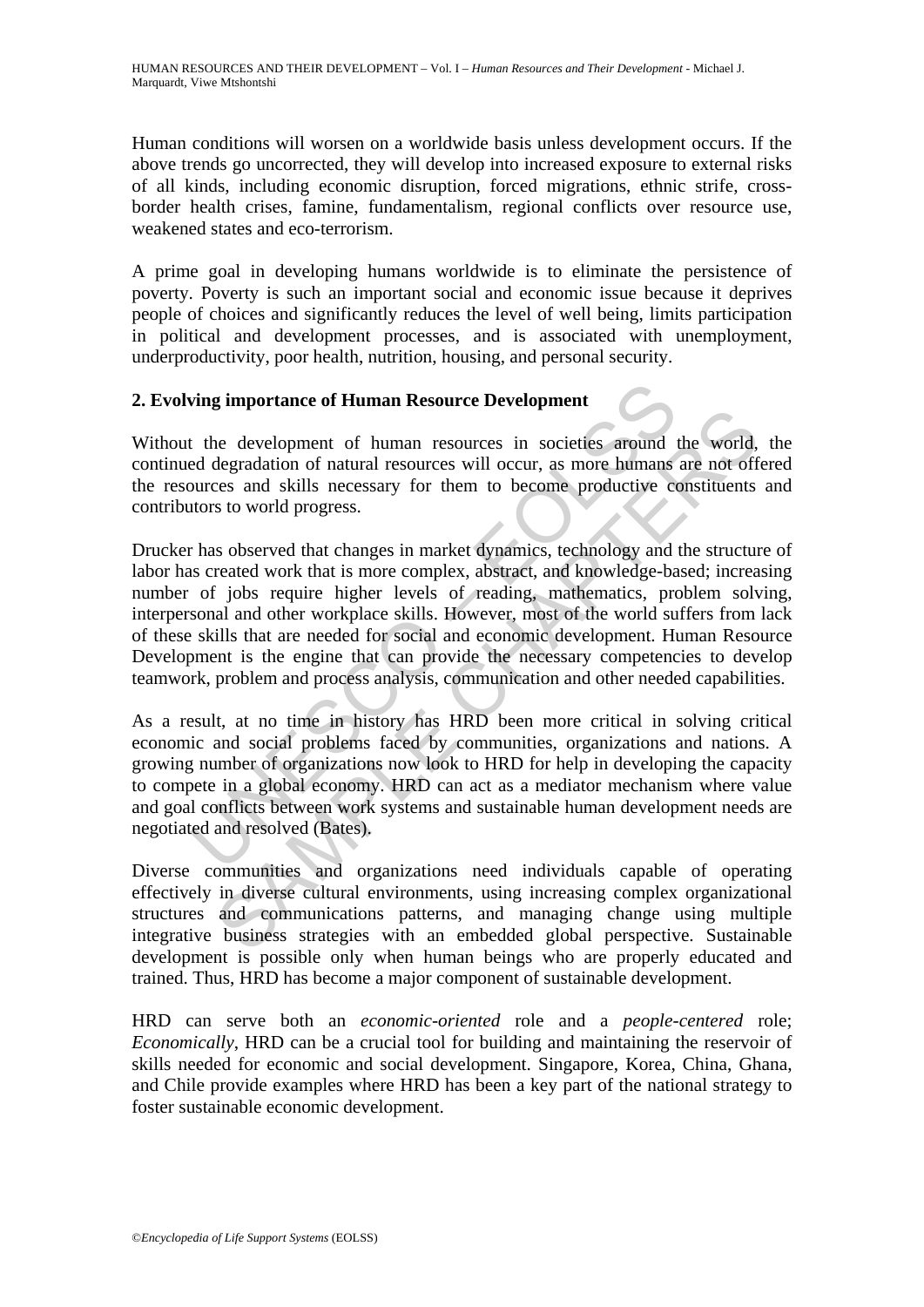In the *people-centered* role*,* HRD can become the primary tool to more directly address the needs of the poor by building their potential for political and development participation, self-help, and improvement. Enhancing this potential is fundamental to the effective use of human and non-human resources and the sustainability of economic and social development processes.

# **3. Origin and History - Learning Across the Ages**

The development of humans is traced to the very origins of learning and education. Depending on the era and historical period, learning has always been part of people's means of improving lives and manipulating the environment. Thus, Human Resource Development (HRD), which focuses on learning and training, and the Development of Human Resources (DHR), which focuses on the economic, social and cultural growth of people, should not be seen as separate processes.

ment (IRD), which focuses on teaming and training, and the L<br>Resources (DHR), which focuses on the economic, social and cul<br>should not be seen as separate processes.<br>ally, families depended on mastering hunting and gatheri by families depended on mastering hunting and gathering skills for families depended on mastering hunting and gathering skills for families depended on mastering hunting and gathering skills for families depended on master Historically, families depended on mastering hunting and gathering skills for food, shelter and protection from elements. People learned that they could control the environment by making tools. "For the first time, people began to rely on tools and each other to meet their needs. Indeed humanity's progress through the ages has been inextricably linked to the development of practical tools and securing the bonds of mutual cooperation necessary for survival. With the development of tools and bonds of mutual cooperation came a new form of education - one characterized by *conscious*  imitation rather than the *unconscious* imitation" (Torraco). In time, theories were developed and infused in the process of training.

The Greeks and Romans were pioneers in establishing the ideas and institutions for conscious development. Noted among the Greek Philosophers were Socrates (469-399 BCE), Plato (428-348 BCE), and Aristotle (384-322 BCE). The formal schooling as established by the Greek and Roman still exists today. The notion of liberal arts as known today originated with Plato. Greeks saw education as an opportunity to develop the individual. Their curriculum touched on all aspects of life—the supernatural, man and nature. The other dimensions of education were moral and aesthetic education.

The Romans took education further by integrating learning into normal life. Their education goals were to achieve long-term social, economic and cultural change. Romans were noted for being more practical. It was the role of a Roman father to impart skills and trades in his offspring. During the decline of the Roman Empire the early Christian Church provided education. The purposes of education were of spiritual value and love for labor. Christian influences shaped the curriculum for secondary and higher education for the medieval period and beyond.

During the later part of the Middle Ages, merchant and crafts guilds were established. Craftsmen and artisans got together to perfect their skills and protect their trades by setting standards and pay. One of the non-schools that was the most persistent for a long time was apprenticeship. There were three stages in the process: apprentice, journeyman and master. The length of the stages depended on the skill to be mastered. An apprentice learned under the master for no pay, then graduated to the next stage as a journeyman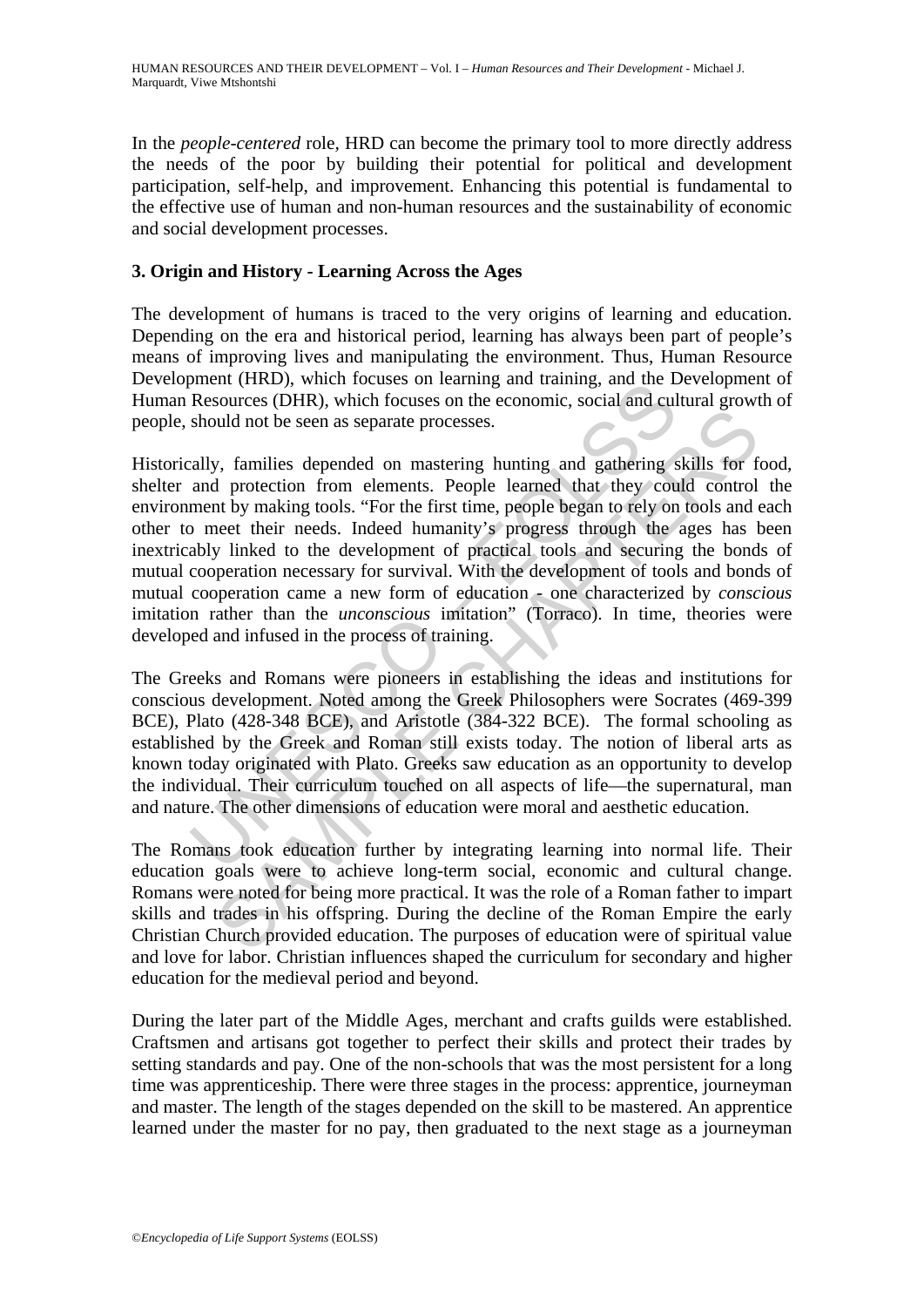where they were paid as day laborer. When journeymen had learned enough they were ready to set their shops and take on apprentices.

A revival of classical learning occurred during the Renaissance. Printing and the use of vernacular in learning and the invention of printing made it possible for most people who could not learn before to be able to. Amongst the influential figures that had a significant contribution to education during the Renaissance period were Martin Luther, Jean Jacques Rousseau, and Pestalozzi. Their theories were used as a base for most of modern theories.

The Industrial era of the eighteenth and nineteenth centuries focused on providing the necessary skills for employees to do the repetitive, monotonous work of interacting with machines. Twentieth century Human Resource Development began recognizing the importance of the human aspects of learning, the importance of teamwork and leadership, and the growing influence of technology and globalization.

ry solito entiry Human Resource Development began resource of the electronic world or the electronic system. The mean approximation and the growing influence of learning, the importance of the human appects of learning, th or of the human aspects of learning, the importance of teamwork<br>and the growing influence of teamwork and the growing influence of technology and globalization.<br>Concern for the development of human resources (DHR) includin The global concern for the development of human resources (DHR) including social and economic development had its first major impetus at the end of World War II. Several major events laid the groundwork. First, the 1944 meetings at Bretton Woods led a year later to the establishment of the International Bank for Reconstruction and Development (IBRD) and the International Monetary Fund (IMF). IBRD was to provide loans to the developing world as well as to help rebuild Europe and Japan and the IMF was to regulate currencies, stabilize exchange rates, bolster government finances and provide for free flowing trade.

The next major event was the forming of the United Nations in 1944. A number of institutions intended to support development were soon created. The UN Institute of Training (UNITAR), UN Educational, Scientific and Cultural Organization (UNESCO), UN Industrial Development Organization (UNIDO). The World Health Organization (WHO), the United Nations Development Program (UNDP), and the Food and Agriculture Organization (FAO) were formed earlier in the century to give support and a voice to the low-economic countries.

In 1947, the United States established the Marshall Plan for the stabilization of Europe. Development success in Europe and Japan spawned other arrangements and added more UN agencies. Soon a complex array of hundreds of bilateral and multilateral government agencies and thousands of private and non-governmental organizations (NGOs) were created to actively support development in some form or another.

Successful efforts in Europe and Japan were based on development theory that looked toward industrial growth, trade, and technological innovation sustained by successful broad scale planning that dictated the nature of development for the next twenty years. Early on, development was the province of engineers (of various kinds) and of economists (of various ideologies). While the work of the engineers had a narrow focus and funding, the economists were more theoretical, had objectives that were contested, and used methods that obliged manipulations of communities and governments (Saunier, 1999).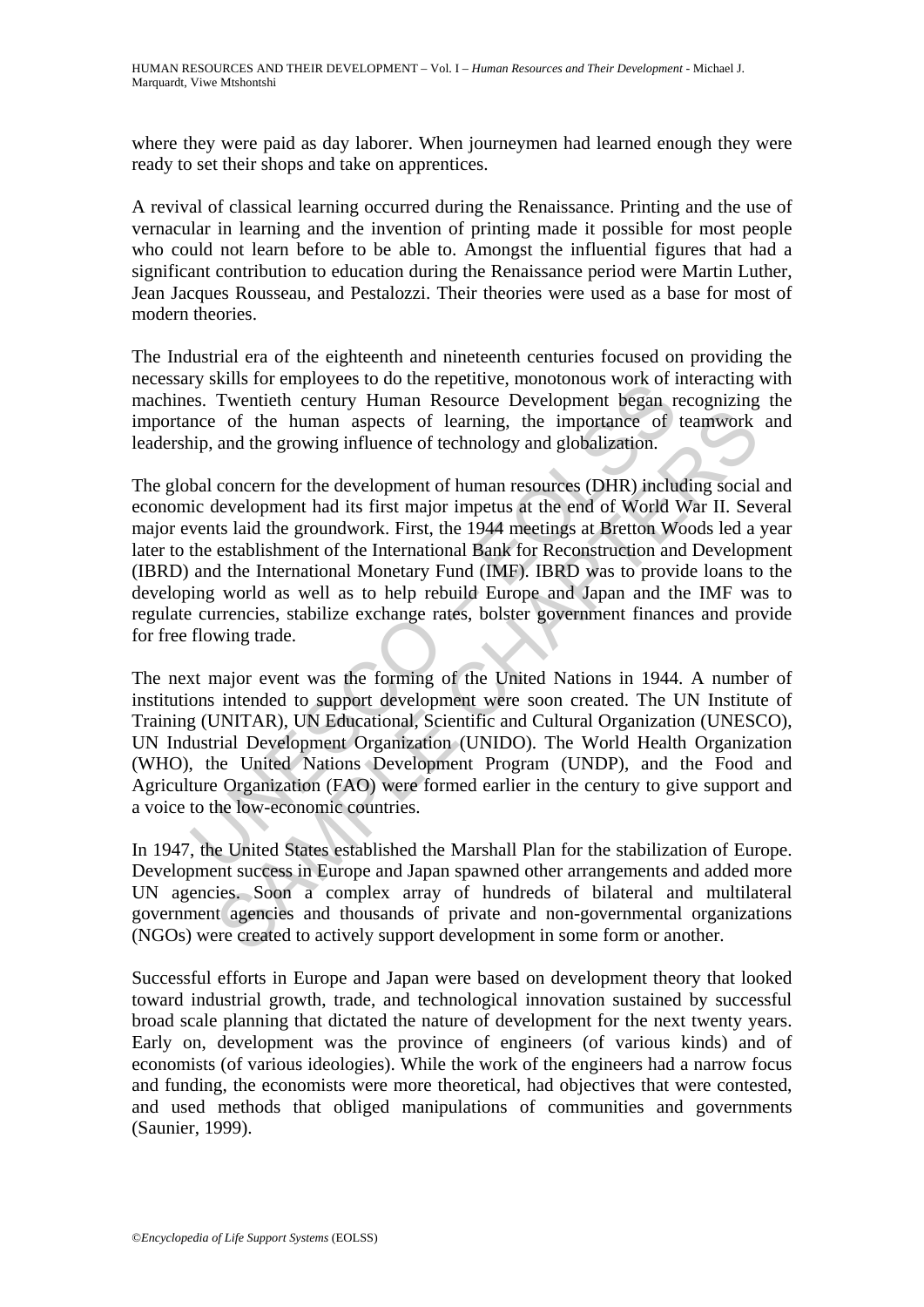However, the successes in Europe and Japan were not easily replicated in the developing world which lacked organization and required different (and unknown) prescriptions to respond both to the realities of the place and to needs totally unlike those of post-war Europe and Japan. Control was impossible. Land tenure, was, and in many parts of the world remains, a tortured maze. Education levels were lower, and each local and distinct culture held different views on what was, and was not, important. East vs. West siphoned off resources and what remained went to bolster allies with no thought of how corrupt they may have been. An elemental distrust from South to North and North to South became a continual element at the forums of modern multilateral institutions.

In the late 1960's and 1970's, development models changed again. According to Saunier, "nearly a dozen theories guided development: basic needs, alternative technologies, institutional development, grass roots, marginalization, dependency, debt restructuring, and concerns for such social obligations as education (minimal and ephemeral), were all emphasized at one time or another." But they always looked at increased production and growth.

Then, in the 1980's sustainable development appeared and, while growth remained an imperative in the minds of many on the development side, none of them would admit to proposing anything unsustainable or unnecessary. By 1996, the UNDP and others had become a full and valued member of the sustainable development community.

and 1970s, are verophenent induces changed again. Accordinate in a dozen theories guided development: basic needs, alternativonal development, grass roots, marginalization, dependency, deb cerns for such social obligations If development, grass roots, marginalization, dependency, debt restructums for such social obligations as education (minimal and ephemeral), were at one time or another." But they always looked at increased production as t Conferences that influenced thinking in the development institutions include the 1974 Bucharest Population Conference, the 1974 Cocoyoc, Mexico Symposium; two Habitat Conferences (1976 in Vancouver, Canada and 1996 in Istanbul, Turkey); the 1994 Cairo Conferences on Population and Development; and other sectoral congresses in forestry, fisheries, health, food production, etc. Saunier notes that the fourth UN World Conference on Women held in Beijing, China in 1995, may have been one of the most important because of the growing awareness of the importance of women in development as executing agent, catalyst, and object of development concern.

# **4. Today's Context for the Development of Human Resources**

The development of human resources in the twenty-first century takes place in a world dominated by eight significant forces: 1) globalization, 2) technology, 3) radical restructuring and re-engineering of the world of work, 4) increased customer power and demands, 5) emergence of the knowledge and learning as the organization's must valuable assets, 6) changing roles and expectations of workers, 7) biotechnology, and 8) ever more rapid change and chaos.

# **4.1 Globalization and the Global Economy**

Globalization has caused and was caused by a converging of economic and social forces, of interests and commitments, of values and tastes, of challenges and opportunities. Four main forces have quickly brought us to this global age - technology, travel, trade, and television. These four T's have laid the groundwork for a more collective experience for people everywhere. More and more of us share common tastes in foods (hamburgers,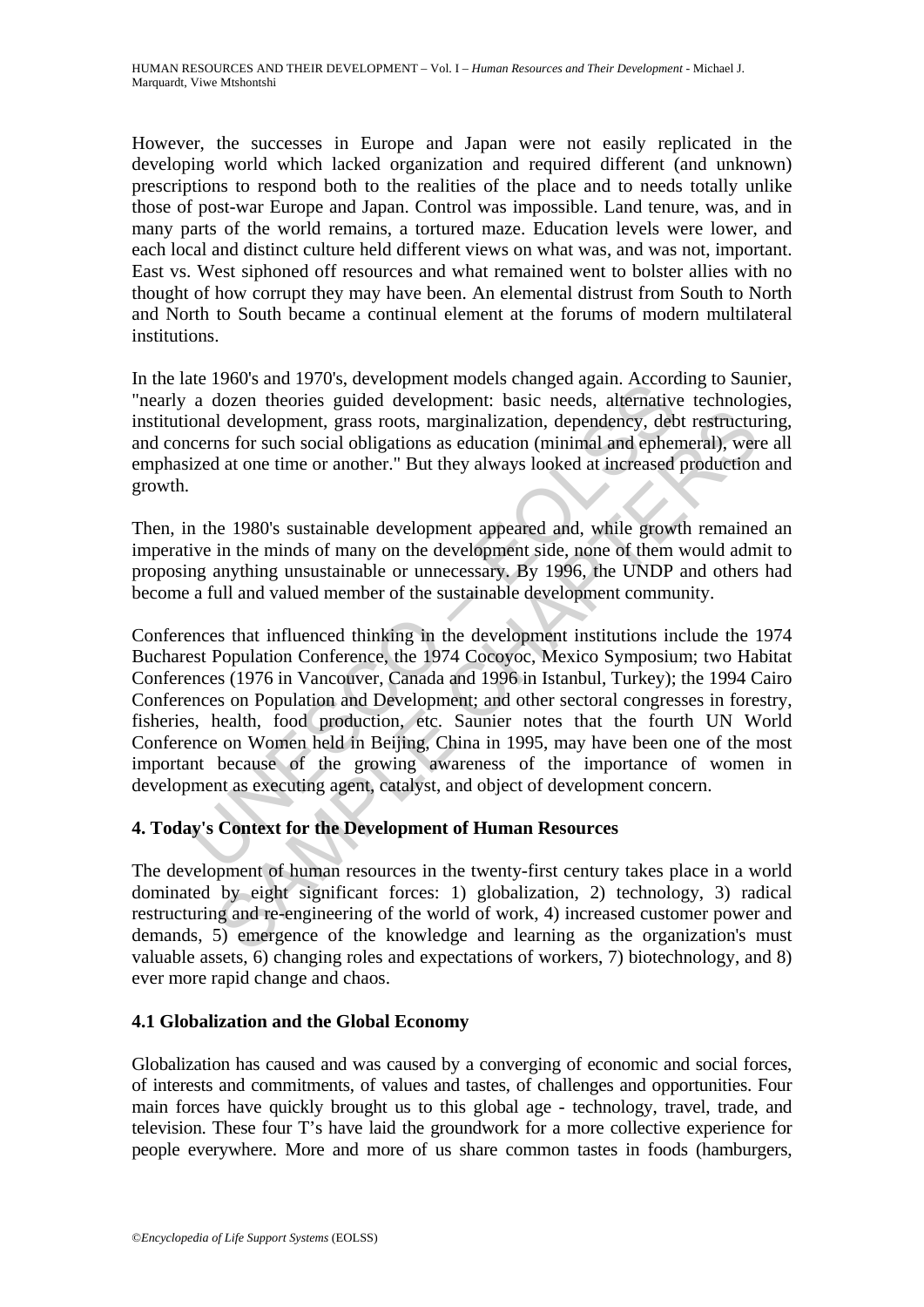pizza, tacos), fashion (denim jeans) and fun (Disney, rock music, television). Nearly two billion passengers fly the world's airways each year. People are watching the same movies, reading the same magazines, and dancing the same dances from Boston to Bangkok to Buenos Aires.

Ever more of us speak a common language. English is now spoken by more than 1 billion people in over 100 countries where it is either the first or second language. The English language which, like all languages, carries culture and social values is the global language of media, computers, and business.

es that operate as it in entities with the et single entity. These est as the distant and their activities link, leverage and compete on a wephasize global operations over national or multinational operatiouring of human r ansize global operations over national or multinational operations. They there in a statistic global operations over national or multinational operations. They deem cultural sensitivity to employes, customes, and pattern t The global economy has, in turn, resulted in the creation of global organizations, companies that operate as if the entire world were a single entity. These entities are fully integrated so that all their activities link, leverage and compete on a worldwide scale. They emphasize global operations over national or multinational operations. They use global sourcing of human resources, capital, technology, facilities, resources and raw materials. They deem cultural sensitivity to employees, customers, and patterns as critical to the success of the organization. Globalization of an organization occurs when the organization has developed a global corporate culture, strategy, and structure, as well as global operations and global people

Although certain industries globalized earlier than others (especially telecommunication, electronics and computers, finance and banking, transportation, automotive, pharmaceutical, petroleum, and biotechnology), every industry now has global players. Success depends upon the ability of the organization to compete globally for every industry and sector throughout the world. Even the largest companies in the biggest markets are not able to survive based on their domestic markets alone.

# **4.2 Computer Technology**

We now live in an age of ubiquitous computers, the Internet, and technology-driven environments, a world where virtual reality and interactive multimedia technologies will be commonplace. Alvin Toffler writes how the advanced global economy and workplace cannot run for thirty seconds without the technology of computers. Yet, today's best computers and CAD/CAM systems will be "stone-age" primitive within a few years.

Already we have technologies such as optoelectronics, DVDs (digital videodiscs), information highways, LANs (local area networks) and WANs (wide area networks), groupware, virtual reality and electronic classrooms. Personalized intelligent agents will soon be available as built-in, on-line experts looking over one's shoulders. Artificial intelligence technologies (expert/knowledge-based systems, speech and natural language understanding user interfaces, sensory perception, and knowledge-based simulation) will be commonly available. Intelligent tutoring systems will be used to allow learner-based, self-paced instruction. Personalized digitized assistants, telecommunications and network advances, groupware, desktop video-conferencing and collaborative software/group systems technology will be widely prevalent in the next five years.

In addition, an array of technological developments have recently emerged for use in the home as well as the office including: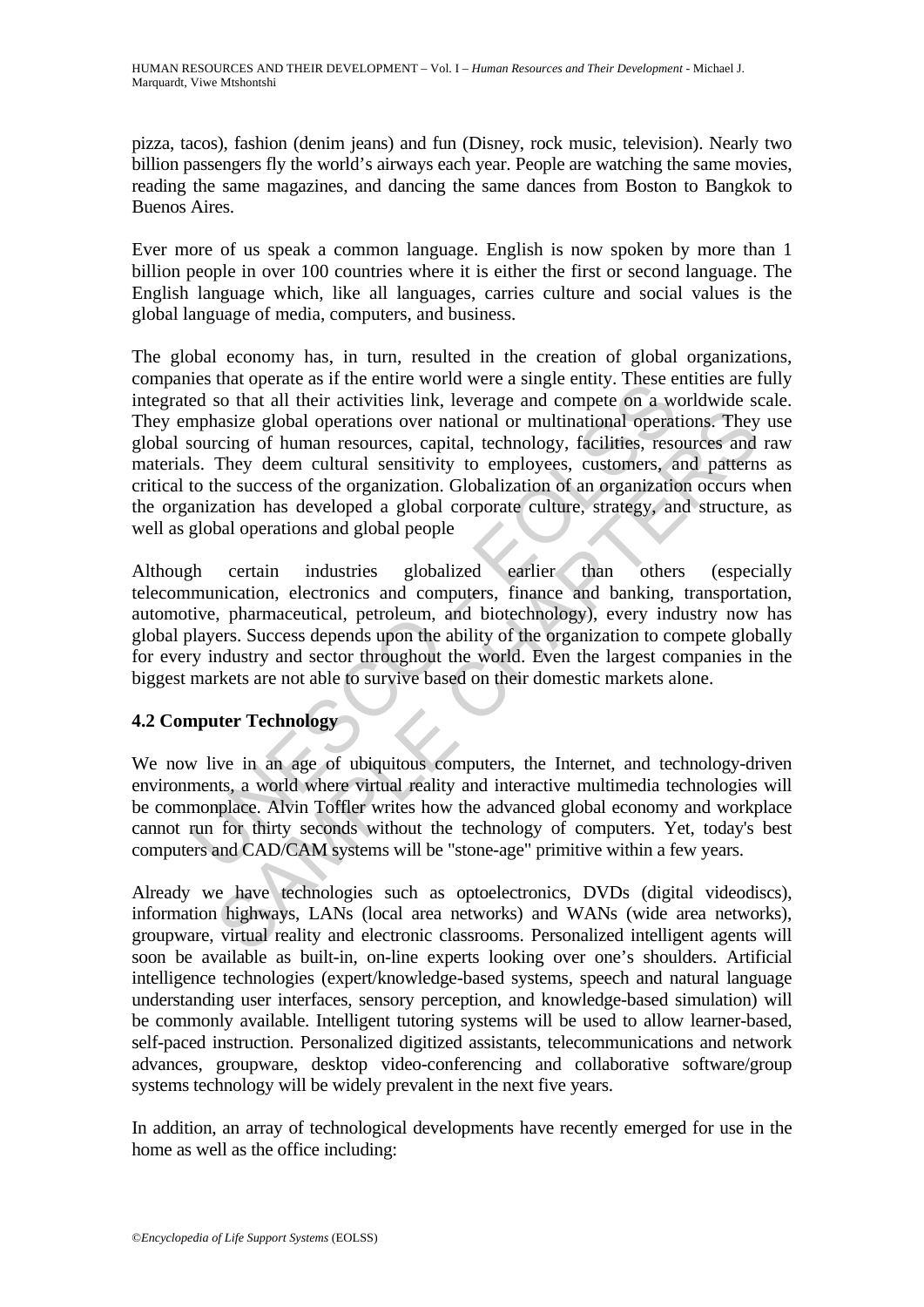- Integration of television, telecommunications and computers through digitization and compression techniques
- Reduced costs and more flexible use and application of telecommunications through developments such as ISDN, fiber optics, and cellular radio
- Miniaturization (tiny cameras, microphones, small, high-resolution display screens)
- Increased portability, through use of radio communications and miniaturization
- Expanded processing power, through new micro-chip development and advanced software
- More powerful and user-friendly command and software tools, making it much easier for users to create and communicate their own materials (Bates, 1995)

The commoditization of ultra-high technology opens spellbinding opportunities for new knowledge-exchange products. British Telecom, for example, believes that future generations of portable phones could be installed right in your ear. While talking, the user could also glimpse images or data that are pulled invisibly off the Internet and projected onto a magnifying mirror positioned beside one eye.

The technology of the future will respond to our voices and extend our senses. It will stimulate complex phenomena—weather patterns, stock market crashes, environmental hazards—solving problems and predicting outcomes at a price anyone can afford. Computers, or networks of them, will become ubiquitous as they are invisibly imbedded in other things. These machines will reconfigure themselves when new applications are required. A whole new metaphor for computing is taking shape, patterned on the natural resilience and elegance of biological organisms. They will learn to diagnose, repair and even replicate themselves

moditization of ultra-high technology opens spellbinding opport<br>lge-exchange products. British Telecom, for example, believe ons of portable phones could be installed right in your ear. While the siso solimpse images or da exchange products. British 1elecom, for example, beneves that to<br>c of portable phones could be installed right in your ear. While laking, the<br>glimpse images or data that are pulled invisibly off the Internet and proje<br>glim Technology will increasingly require that managers manage knowledge rather than manage people. Organizations will become more virtual rather than physical because of technology. People will be more linked to customers in Kuala Lumpur than to co-workers across the hall because of technology. Technology will alter the "how" and "why" workers learn. Employees will need to train themselves. Workplace learning will no longer be in a fixed time and location with a group of people for just-in-case purposes; instead, it will be implemented on a 'just what's needed', 'just-in-time', and 'just where it's needed' basis. The technological forces that have already restructured work will force those who are responsible for Human Resource Development to "create ever more flexible and responsive learning and performance solutions"

> TO ACCESS ALL THE **47 PAGES** OF THIS CHAPTER, Visit[: http://www.eolss.net/Eolss-sampleAllChapter.aspx](https://www.eolss.net/ebooklib/sc_cart.aspx?File=E1-10-00-00)

- - -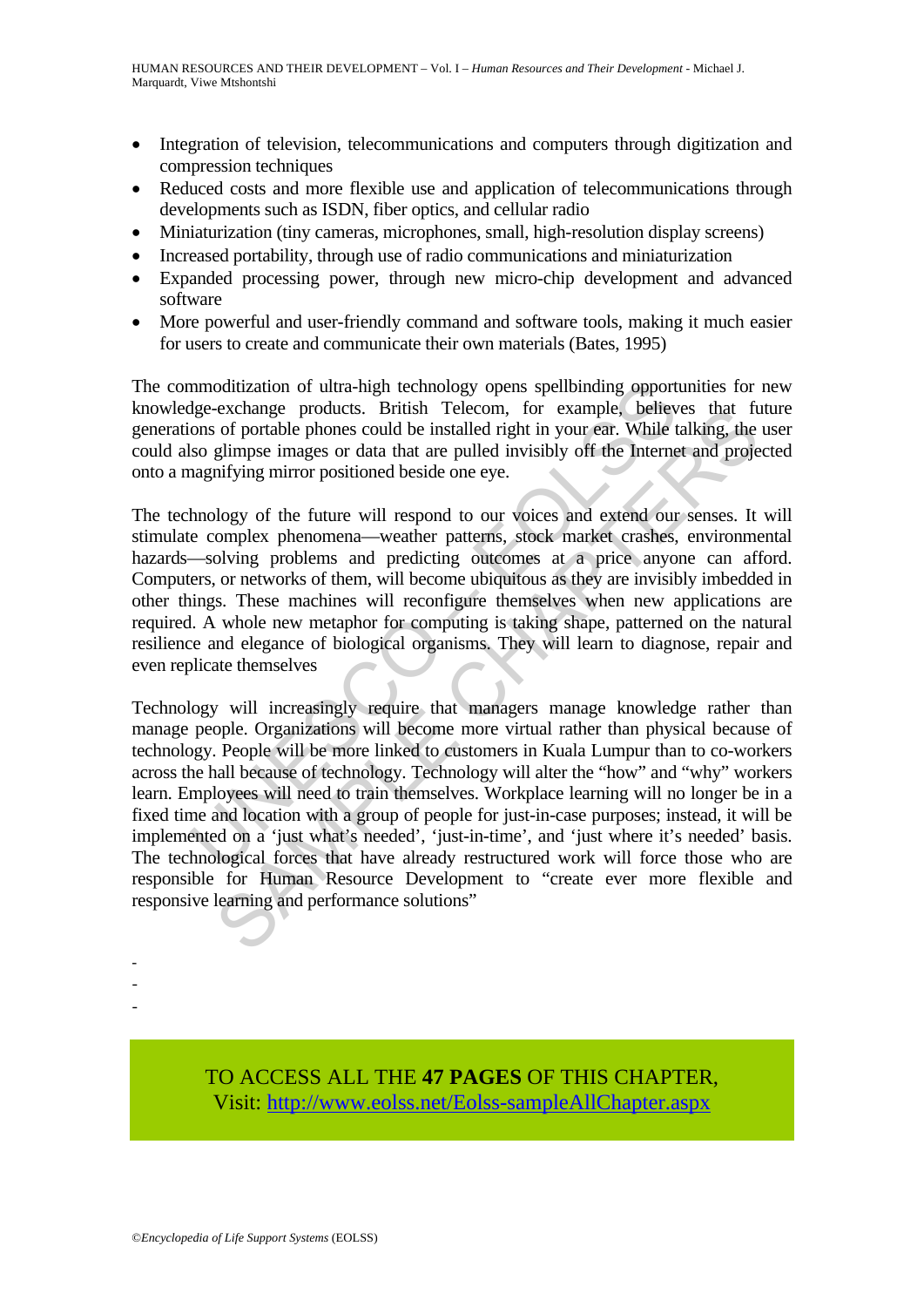#### **Bibliography**

(Sources listed in text that are not cited below are in the EOLSS Volume on **Developing Human Resources**)

Arnold, M. and Day, R. (1998). *The next bottom line: Making sustainable development tangible*. Washington, D.C. World Resources Institute. [How businesses can practice sustainable development]

Drucker, P. (1995) *The new society of organizations*. Harvard Business Review. [Rise of knowledge workers and knowledge organizations]

Fox, M. (1995) *The reinvention of work: A new vision of livelihood for out time New Yor*k: Harper Collins. [How work can become more meaningful]

Giddens, A and Pierson, C (1998). *Conversations with Anthony Giddens. Making sense of modernity*. Stanford University Press, California. [This book provides a modern sociological perspectives with a special emphasis on globalization]

Gladwin, T. (13 December 1999) "A call for sustainable development." *Financial Times*.[How sustainable development can be achieved]

Hofstede, G (2001). *Culture's Consequences : Comparing Values, Behaviors, Institutions, and Organizations across Nations*. San Francisco: Sage. [Impact of culture on how groups of people think and act]

A and Pierson, C (1998). *Conversations with Anthony Giddens. Making se* University Press, California. [This book provides a modern sociological perphasis on globalization]<br>
T. (13 December 1999) "A call for sustainable d Example and Structure (1998). The Universal of Machine School and Structure is the Chapter (1995). Registed perspectives were set of Dal for sustainable development." Financial Times. (18) December 1999) "A call for susta Kelleher, A. & Klein, L. (1999). *Global Perspectives. A Handbook for Understanding Global Issues*. Prentice Hall, Upper Saddle River, New Jersey. [This handbook gives a very good overview of the issues in globalization]

Kotter, J. (1996). *Leading Change*. Cambridge: Harvard Business School Press. [Steps on how to change communities and organizations]

Marquardt, M. & Kearsley, G. (1998). *Technology-based learning*. Boca Raton, FL: St. Lucie Press. [Ways in which technology can be used to develop learning opportunities]

Marquardt, M. & Berger, N. (2001) *Global leaders for the 21st century*. Albany, NY: SUNY Press. [Biographies of 12 top leaders around the world]

Marquardt, M. (Ed.) (2001) *Developing human resources in the global economy.* San Francisco: Berrett-Koehler. [Essays on Human Resource Development in various countries]

Saunier, R. (1999). *Perceptions of sustainability: A framework for the 21<sup>st</sup> century*. Washington, D.C. CICI. [Provides overview of history of sustainable development]

Spears, L (ed.) (1995). *Reflections on leadership*. New York: Wiley. [Various authors discuss "servantleadership"])

Tapscott, D. (1995). *The digital economy*. New York: McGraw-Hill. [Impact of technology on everyday life]

Shaw, H. W. & Craig R.L. (1994). *The Coming of Age of Workplace Learning: A Time Line.* Training and Development. [Summary of the history of learning in the workplace]

Stewart, T. (1997). *Intellectual Capital.* New York: Doubleday. [Importance of knowledge management and how to create it]

Wheatley, M. (1992). *Leadership and the new science*. San Francisco: Berrett-Koehler. [Leadership and quantum physics])

Zuboff, S. (1988) *In the age of the smart machine: The future of work and power.* New York: Basic Books. [How learning and work have become integrated]

#### **Biographical Sketches**